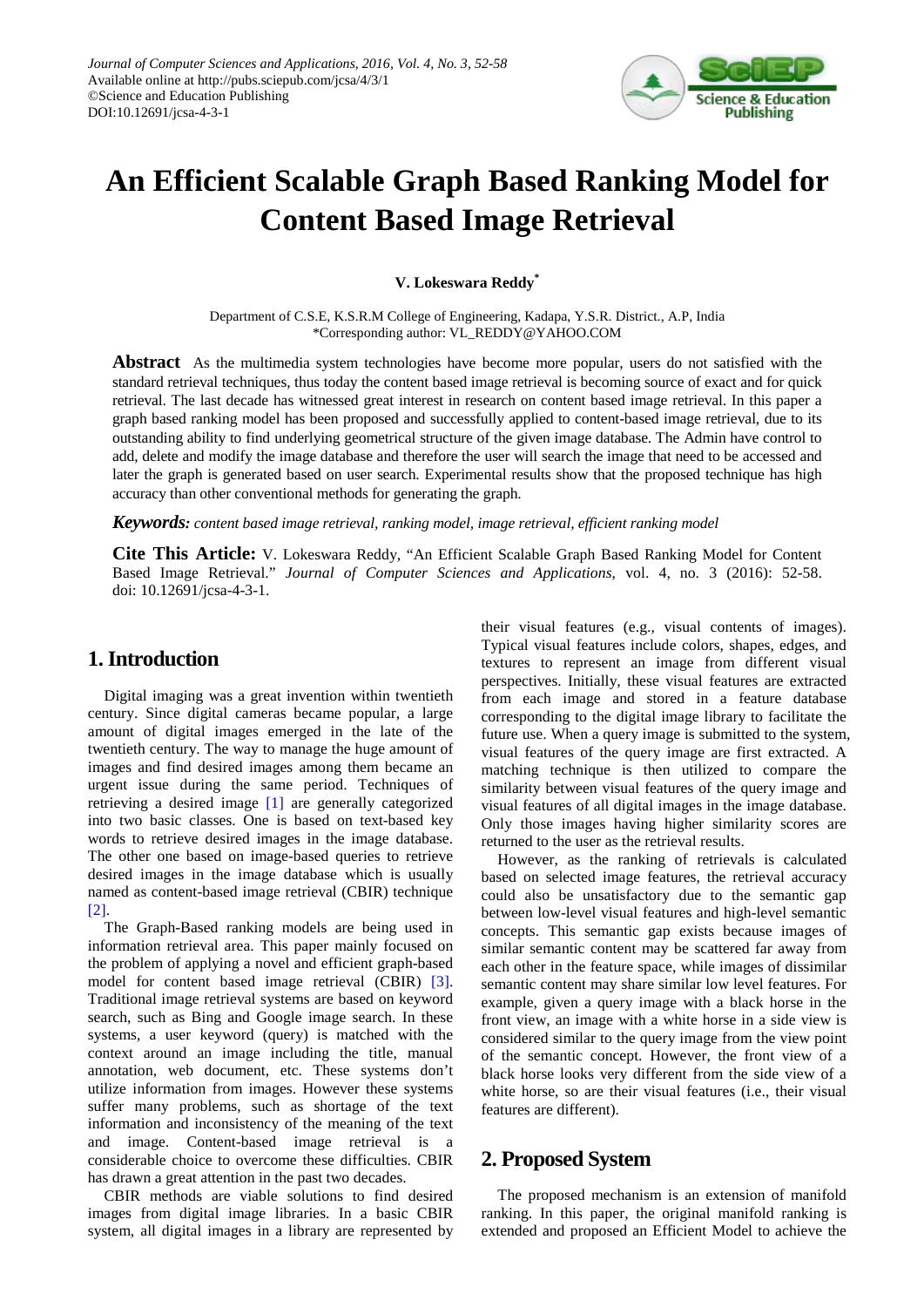shortcomings of manifold ranking from two perspectives: the first is scalable graph construction; and the second is efficient computation, especially for out-of-sample retrieval. Specifically, we build an anchor graph on the database instead of the traditional *k*-nearest neighbor graph, and design a new form of adjacency matrix utilized to speed up the ranking

computation. The model has two separate stages: an offline stage for building (or learning) the ranking model and an online stage for handling a new query. With this model, can handle a database with 1 million images and do the online retrieval in a short time. The high-level block diagram of a basic CBIR system [\[3,5\]](#page-6-2) is shown in [Figure 1.](#page-1-0)

<span id="page-1-0"></span>

**Figure 1.** Block diagram of basic CBIR system

## **2.1. Efficient Ranking Model**

In this Efficient Ranking Model the shortcomings of Manifold Ranking model by constructing a scalable graph and efficient ranking [\[6\]](#page-6-3) computations are addressed. The process of scalable graph construction and ranking computation is as follows.

#### **2.2. Scalable Graph Construction**

In this Scalable Graph Construction to handle huge databases, we want the graph construction cost to be sublinear with the graph size. That means, for each data point; we can't search the whole database as *k-*NN strategy does. To achieve this requirement, an anchor graph has been constructed and proposed a new design of adjacency matrix *W*.

#### **2.2.1. Anchor Graph Construction**

Anchor graph [\[7\]](#page-6-4) is a low-rank approximation of neighborhood graph (such as k-NN), where the similarity between data points are measured by a small number of anchor points. In this paper, k-means algorithm has been used and selected the centers as anchors. The main advantage of building an anchor graph is separating the graph construction into two parts – anchor selection and graph construction. Each data sample is independent to the other samples but related to the anchors only. The construction is always efficient since it has linear

#### **2.2.2. Design of Adjacency Matrix**

In this paper, a new approach presented to design an adjacency matrix W and which is big advantage to handle some high dimensional data. The weight matrix  $Z \in R^{d_{\mathcal{R}^n}}$ , can be seen as a *d* dimensional representation of the data  $X \in R^{m*n}$ , *d* is the number of anchor points. That is to say, data points can be represented in the new space, no matter what the original features are.

Then, with the inner product as the metric to measure the adjacent weight between data points, the adjacency matrix to be a low-rank for[m \[8\]](#page-6-5) is designed.

$$
W = Z^T Z \tag{1}
$$

Which means that if two data points are correlative  $(W_{ii} > 0)$ , they share at least one common anchor point, otherwise  $W_{ij} = 0$ . By sharing the same anchors, data points have similar semantic concepts in a high probability as our consideration. Thus, our design is helpful to explore the semantic relationships in the data.

## **2.3. Efficient Computation**

After graph construction, the main computational cost for manifold ranking is the matrix inversion whose complexity is  $O(n^3)$ . So the data size *n* cannot be too large. Although we can use the iteration algorithm, it is still inefficient for large scale cases.

During the computation process, the adjacency matrix *W* does not used. So the matrix *W* is not saved in memory, but save matrix *Z* instead.

## **2.4. Efficient Ranking for CBIR**

In this part, efficient ranking applied to pure contentbased image retrieval have been summarized. For more information, the data features are extended as follows.

Step 1: Extract the low-level features of images in the database, and use them as coordinates of data points in the graph.

Step 2: Select representative points as anchors and construct the weight matrix *Z* with a small neighborhood size *s.* Anchors are selected off-line and does not affect the on-line process.

Step 3: When the user specifying or uploading an image as a query, get or extract its low-level features, update the weight matrix *Z*

Step 4: At last, Images with highest ranking scores are considered as the most relevant and return to the user.

### **2.5. Complexity Analysis**

In this section, the complexity analysis of Efficient Ranking is represented; in this both computation cost and storage cost of Efficient Ranking are included.

• In this Efficient Ranking an anchor graph has been generated, *i.e.*, for each data sample, the relationships to its *s*-nearest anchors are calculated. The computation cost is *O(nd* log *s)*. The k-means is used to select the anchors, and need a cost of *O(Tdn)*, where *T* is the iteration number. But this selection step can be done off-line and unnecessarily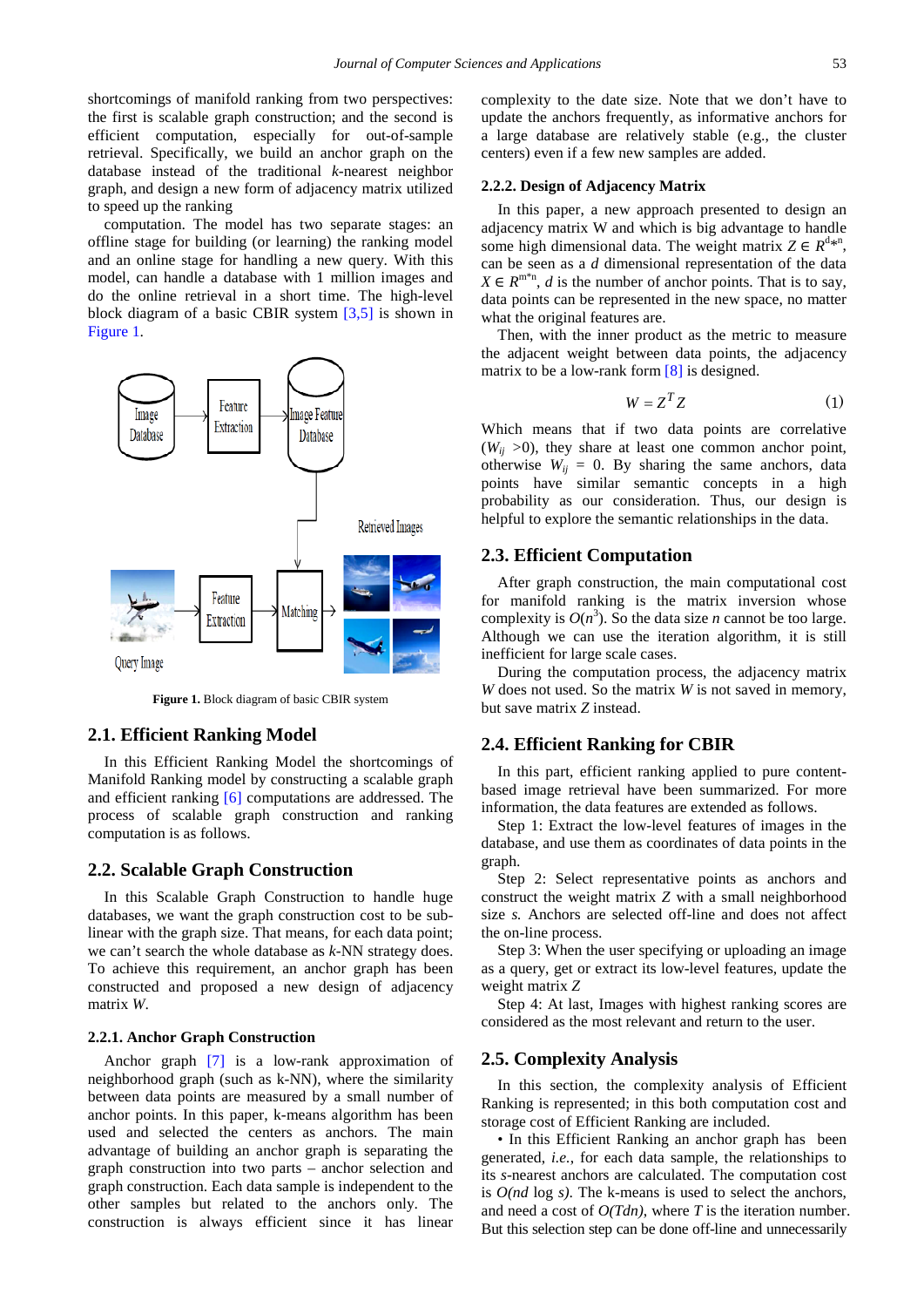updated frequently. At the same time, the sparse matrix *Z*   $\in Rd \times n$  with a storage cost  $O(sn)$  has been saved.

• In the ranking computation stage, complexity is  $O(dn + d3)$ .

# **3. Experimental Work & Results**

<span id="page-2-1"></span>The proposed system is implemented by using JSP, HTML languages as frontend and database MySQL is used as backend to store the data of images. In this system there are two login windows, which are represented as Admin login window and User login window. In Admin login window the Admin can login and add, delete and modify the data that is to be accessed by the user. In user login window the user can login and access the data. The proposed system Admin login window is shown in [Figure 3.](#page-2-0)  In this window the Admin can login by providing username and password to access the database. The login window is represented in [Figure 2](#page-2-1) as follows.

| Home Page<br>About Us.<br>Register<br>Atnis<br>User                                  | This template |
|--------------------------------------------------------------------------------------|---------------|
|                                                                                      |               |
| An Efficient Scalable Graph-based Ranking Model for Content-based Image<br>Retrieval |               |
| <b>ADMIN LOGIN DETAILS!</b>                                                          |               |
|                                                                                      |               |
| ADMIN ID                                                                             |               |
| PASSWORD                                                                             |               |
| Submit<br>Reset                                                                      |               |
|                                                                                      |               |
|                                                                                      |               |
| Hone Page   About Us   Admin   User   Register                                       |               |
|                                                                                      | Activate Wind |

**Figure 2.** Admin login window

<span id="page-2-0"></span>

| Welcome to Admin                                         | Uploading Image !!!         |                              |               |  |
|----------------------------------------------------------|-----------------------------|------------------------------|---------------|--|
| > Add Image<br>> View All Images                         | Image Name                  |                              |               |  |
| > View All Images<br>Ranking<br>> View All Image Details | Image Color                 | select<br>۰                  |               |  |
| > View All Image<br>Searching History<br>> List Users    | Image descripation contents |                              |               |  |
| > Logout                                                 | Image Type                  | select<br>$\pmb{\mathrm{v}}$ |               |  |
|                                                          | Image Uses                  |                              |               |  |
|                                                          | Select Image                | Choose File No file chosen   |               |  |
|                                                          | <b>Submit</b>               | Reset                        |               |  |
|                                                          |                             |                              | Activate Wind |  |

**Figure 3.** Image adding window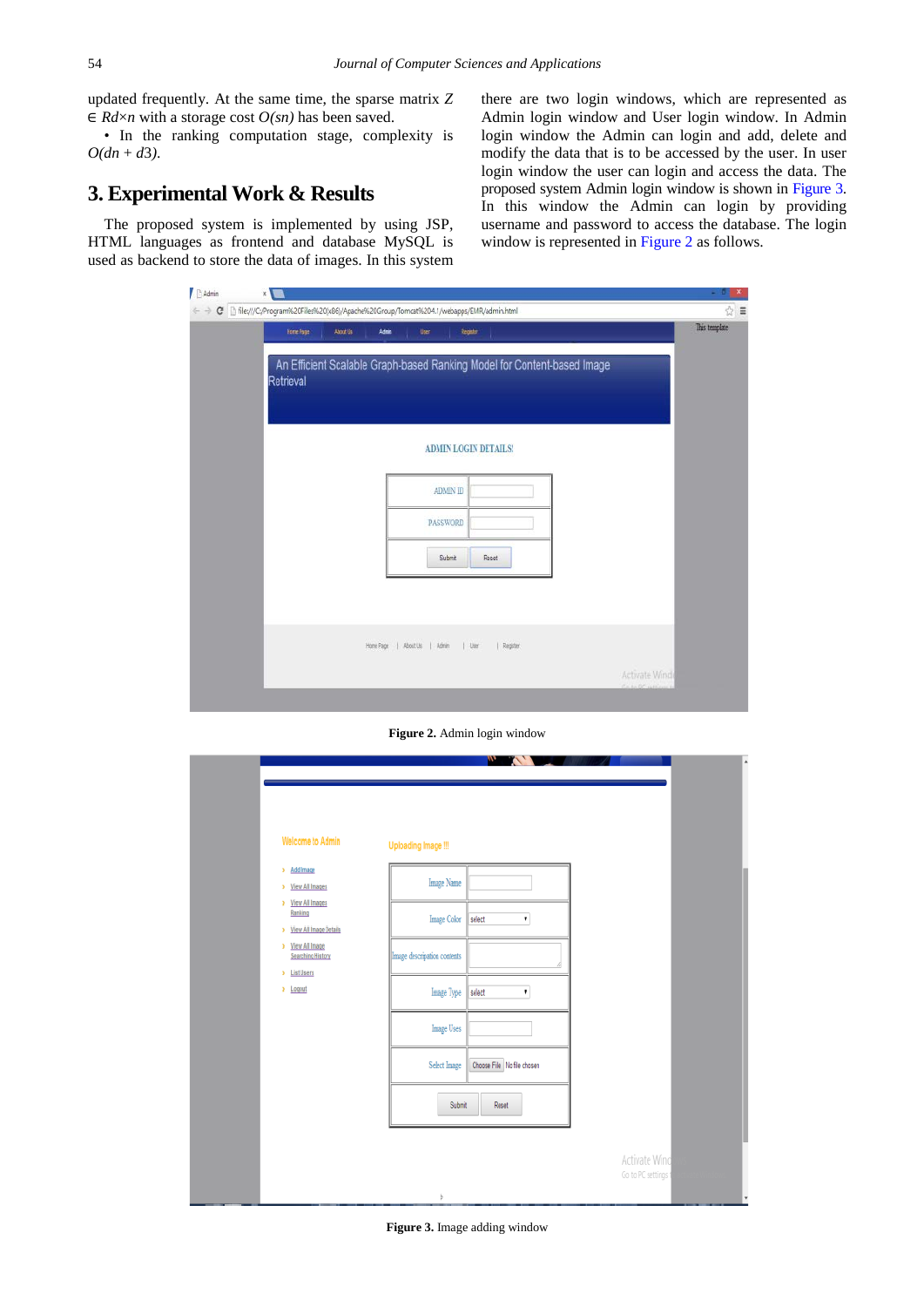<span id="page-3-0"></span>After logging the admin has features like admin can add images of different types, view all images in the database, view all image rankings, view all image details, view all

searching history by users and also view list of users accessing the database.

[Figure 3:](#page-2-0) Represents the window in which the admin can add the images to the database.



**Figure 4.** Window to view Images in the database

<span id="page-3-1"></span>The [Figure 4](#page-3-0) represents the window in which the admin can view the list of images in the image database.

The [Figure 5](#page-3-1) represents the window which can be accessed by admin to view the rank of the image in the databases which are searched by the user.



**Figure 5.** Window to view Rank of the image

The [Figure 6](#page-4-0) represents the window that can be accessed by the admin to edit or to view the complete description of the image like image type, image description, image rank, image points etc.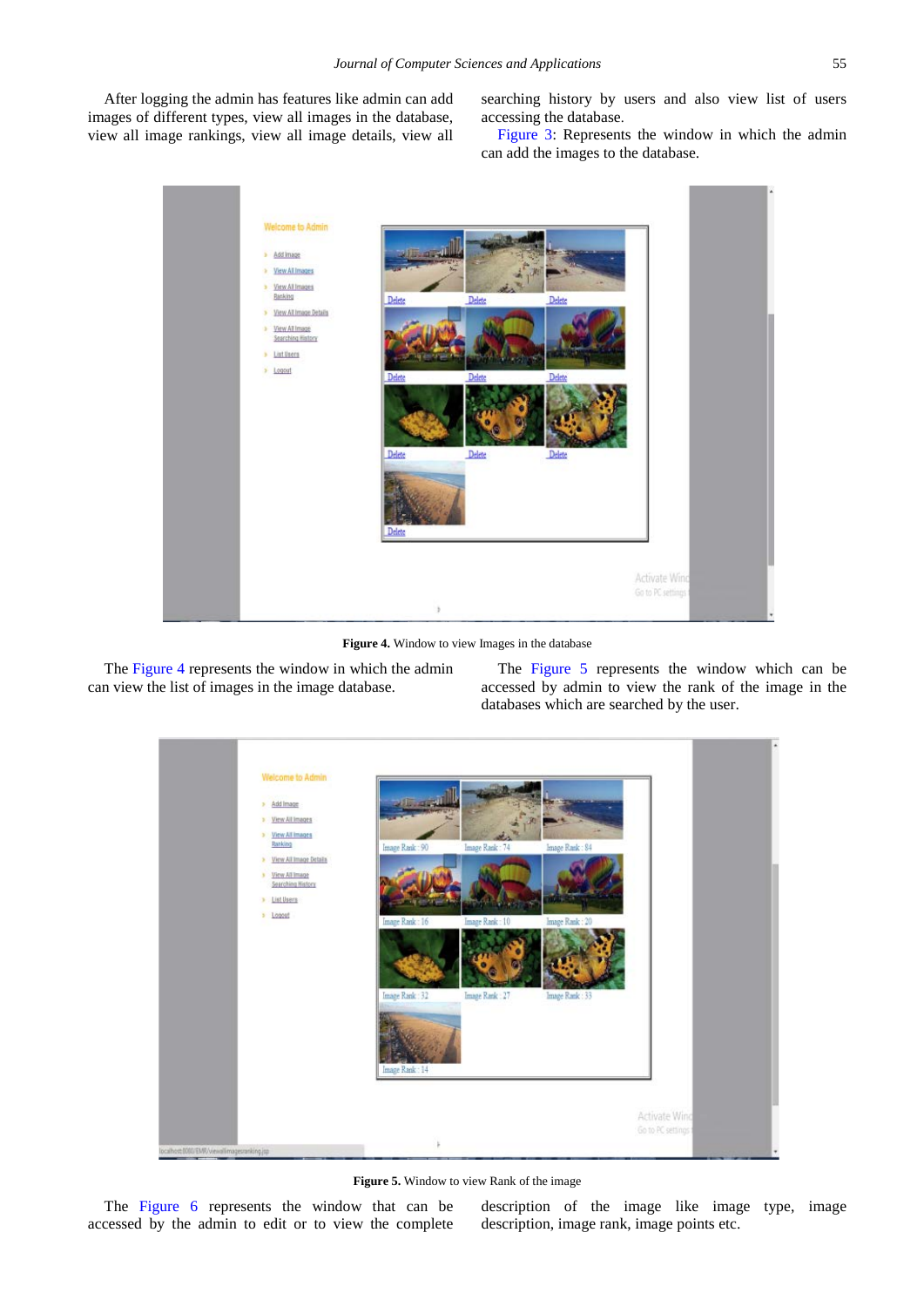<span id="page-4-0"></span>

| Welcome to Admin                                                                | Image Name: Beach                                                                                                                                                                                                                                                     |                          |
|---------------------------------------------------------------------------------|-----------------------------------------------------------------------------------------------------------------------------------------------------------------------------------------------------------------------------------------------------------------------|--------------------------|
| > Add Image                                                                     | Image color: Blue                                                                                                                                                                                                                                                     |                          |
| > View All Images<br>View All Inages<br>¥.<br>Ranking<br>View All Image Details | Image desc Beach is a nature gift for people, u can enjoy and<br>relax your busy life in beach. Children and young generation<br>people always like this type of environment for enjoyment and<br><b>Lisanger</b><br>tourist always like to visit this type of Beach. |                          |
| > View All Image                                                                | Image Type : JPEG                                                                                                                                                                                                                                                     |                          |
| Searching History                                                               | Image Uses Relax in Beach                                                                                                                                                                                                                                             |                          |
| > List Users                                                                    | Image Points :19                                                                                                                                                                                                                                                      |                          |
| > Logout                                                                        | Image Rank 90                                                                                                                                                                                                                                                         |                          |
|                                                                                 | Image Name : Beach                                                                                                                                                                                                                                                    |                          |
|                                                                                 | Image color : Black                                                                                                                                                                                                                                                   |                          |
|                                                                                 | Image desc Beach is the ultimate all inclusive family vacation.<br>play on pristine, white - sand beaches caressed by crystal -<br>clear seas. spend your family vacation in rooms or resorts and<br>enjoy life with family                                           |                          |
|                                                                                 | Image Type : JPEG                                                                                                                                                                                                                                                     |                          |
|                                                                                 | Image Uses relax                                                                                                                                                                                                                                                      |                          |
|                                                                                 | Image Points 22                                                                                                                                                                                                                                                       |                          |
|                                                                                 | Image Rank: 74                                                                                                                                                                                                                                                        |                          |
|                                                                                 | Image Name: Beach                                                                                                                                                                                                                                                     |                          |
|                                                                                 | Image color : Green                                                                                                                                                                                                                                                   |                          |
|                                                                                 | Image desc :A beach is a landform along the coast of an ocean<br>lake or river. It usually consists of loose particles, which are<br>composed of rock such as sand, gravel, shingle, pebbles or<br>cobblestones.                                                      | ivate Wind<br>X settings |

Figure 6. Window to view complete description of images

<span id="page-4-1"></span>

Figure 7. Search results after performing point search

The [Figure 7](#page-4-1) represents the search results after performing the point based search by the user. The user insert the points that are given to the image, if the points match with the image then the respective image with points can be shown to the user otherwise it shows null to the user.

The [Figure 8](#page-5-0) represents the search results after performing the content based search by the user. The user insert the query like "Beach" then search result with query will be shown to user.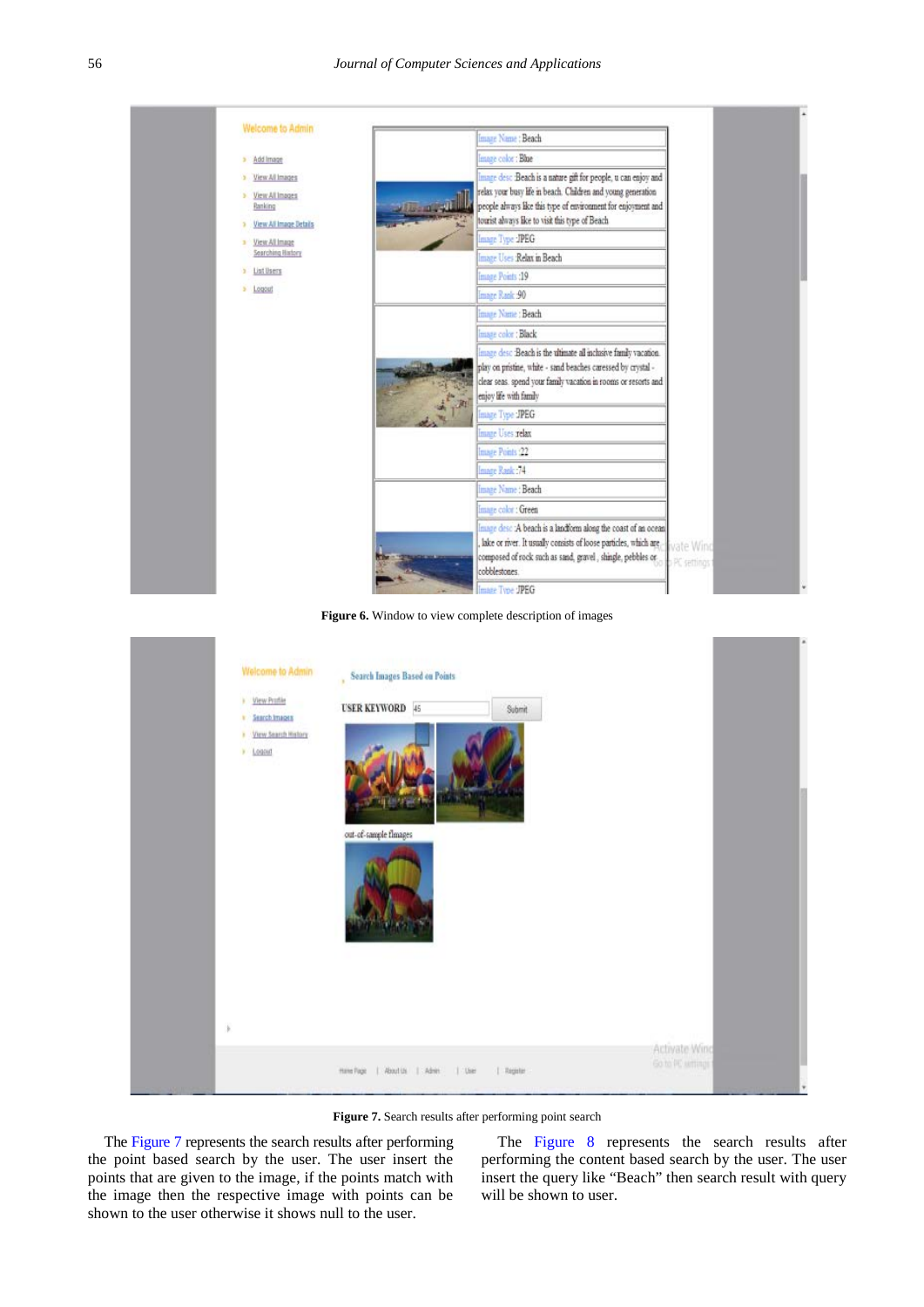<span id="page-5-0"></span>

**Figure 8.** Search results after performing content based search

<span id="page-5-1"></span>

Figure 9. Graph ranking chart for search results

The [Figure 9](#page-5-1) represents the generated graph after performing the search by the user. This graph can be viewed by the admin to know the user interest.

## **4. Conclusion**

In this paper, an efficient scalable ranking model to handle the large scale database effectively when compared to original Manifold Ranking Model has been proposed. Efficient scalable graph-based ranking model to a content based image retrieval application based on a real world image database has been applied. By implementing this system, it is easy to manage huge database and generate graph related to image searched by the user effectively. Efficient scalable graph based ranking model tries to overcome the disadvantages of Manifold Ranking by generating effective scalable graph and also reduces the